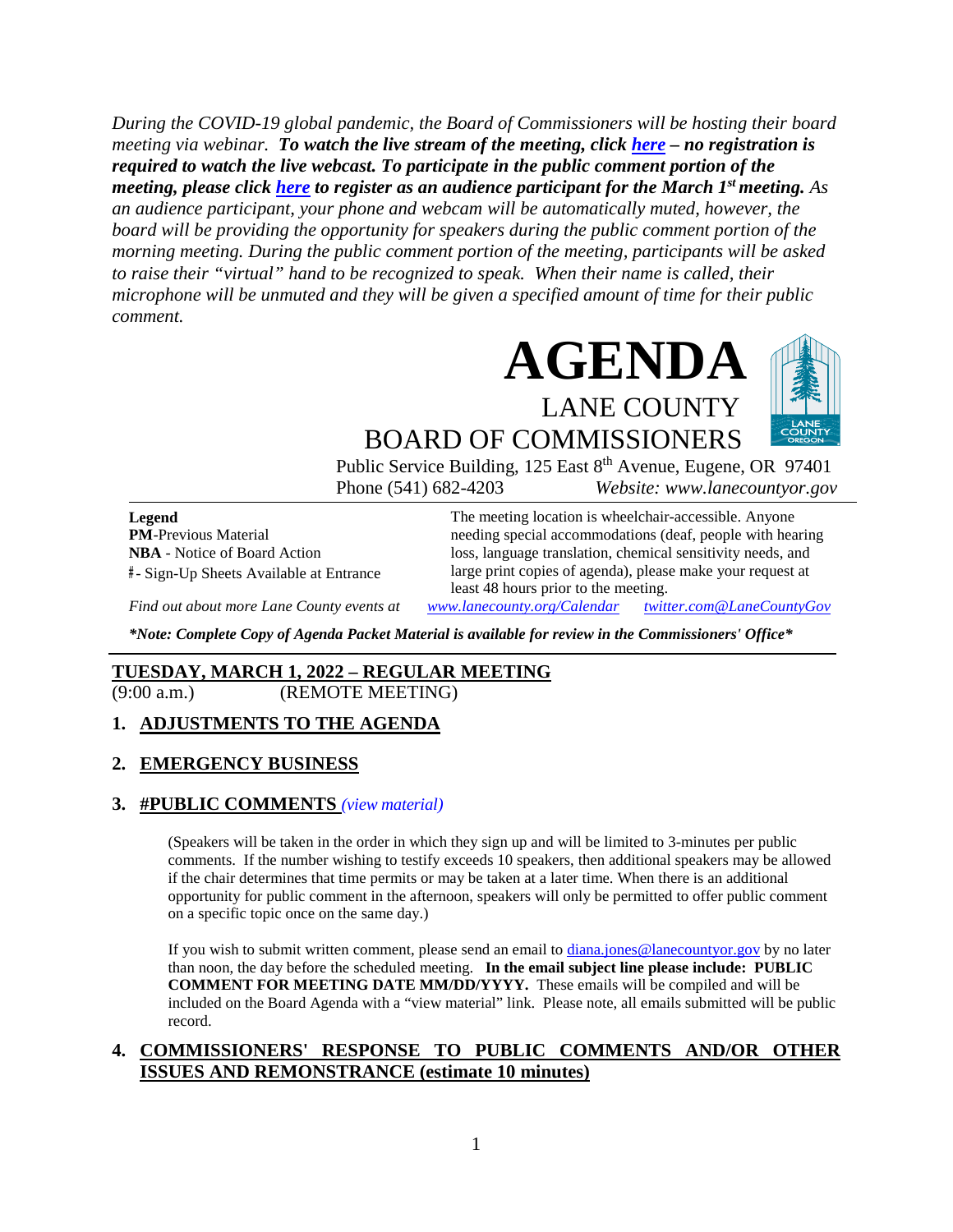### **Recess**

## **TUESDAY, MARCH 1, 2022 – JOINT MEETING: BOARD OF HEALTH / BOARD OF COMMISSIONERS**

(Following Board of Commissioners Meeting) (REMOTE)

## **1. ADJUSTMENTS TO THE AGENDA**

### **2. EMERGENCY BUSINESS**

## **3. COUNTY ADMINISTRATION**

DISCUSSION/ COVID-19 RESPONSE AND RECOVERY (Steve Mokrohisky, County Administrator; Steve Adams, Incident Commander; Dr. Jocelyn Warren, Public Health Manager) (estimate 30 minutes [15/15])

### **Adjourn**

### **5. CONSENT CALENDAR**

(All items listed here are considered to be routine by the Board of Commissioners and will be enacted by one motion in the form listed below. There will be no separate discussion of these items. If discussion is desired, that item will be removed from the Consent Calendar and will be considered separately.)

BEGINNING OF CONSENT CALENDAR \* \* \* \* (estimate 2 minutes)

### A. COUNTY ADMINISTRATION

- Approval of minutes: 2/8/2022 *(view [material\)](http://www.lanecountyor.gov/UserFiles/Servers/Server_3585797/File/Government/BCC/2022/2022_AGENDAS/030122agenda/T.5.A.1.pdf)*
- ORDER 22-03-01-01/ In the Matter of Commenting on Proposed Name Changes for a Natural Feature Located in Lane County to the Oregon Geographic Names Board. (Jeff Kincaid, Management Analyst) *(view [material\)](http://www.lanecountyor.gov/UserFiles/Servers/Server_3585797/File/Government/BCC/2022/2022_AGENDAS/030122agenda/T.5.A.2.pdf)*
- ORDER 22-03-01-02/ In the Matter of Accepting \$15,500,000 in American Rescue Plan Grant Funds from the Oregon Business Development Department for Drinking Water and Wastewater System Replacements in the McKenzie River Valley and Delegating Authority to the County Administrator to Enter into any Agreements Related to the Proposed Uses. (Austin Ramirez, Community and Economic Development Manager) *(view [material\)](http://www.lanecountyor.gov/UserFiles/Servers/Server_3585797/File/Government/BCC/2022/2022_AGENDAS/030122agenda/T.5.A.3.pdf)*
- ORDER 22-03-01-03/ In the Matter of Readopting Lane Manual Provision Related to Investment Policies (LM 4.020). (Robert Tintle, Financial Services Manager) *(view [material\)](http://www.lanecountyor.gov/UserFiles/Servers/Server_3585797/File/Government/BCC/2022/2022_AGENDAS/030122agenda/T.5.A.4.pdf)*

### B. HEALTH & HUMAN SERVICES

- ORDER 22-03-01-04/ In the Matter of Approving Five Amendments, and Delegating Authority to the County Administrator to Sign the Approved Actions. (Eve Gray, Director) *(view [material\)](http://www.lanecountyor.gov/UserFiles/Servers/Server_3585797/File/Government/BCC/2022/2022_AGENDAS/030122agenda/T.5.B.1.pdf)*
- C. PUBLIC WORKS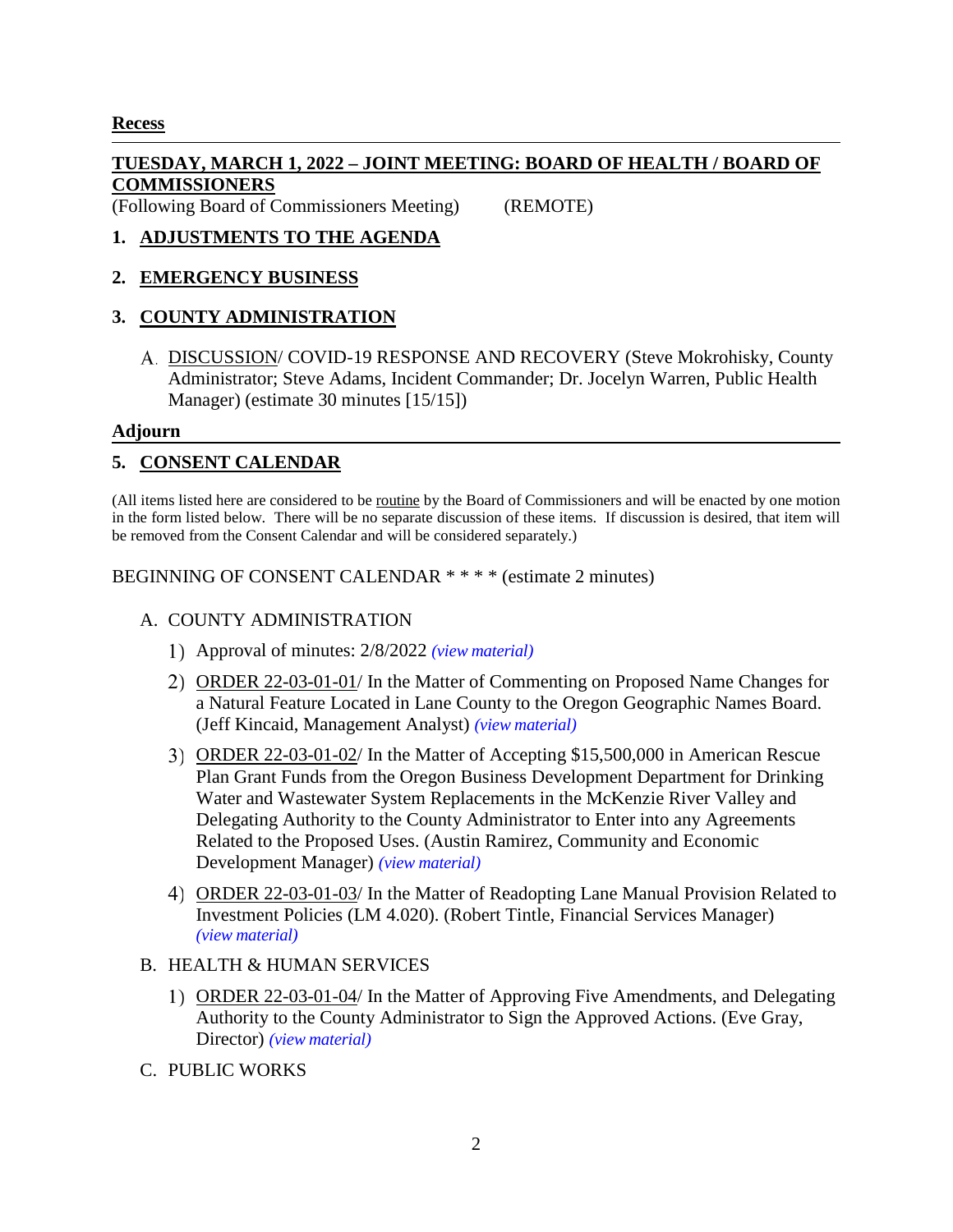- ORDER 22-03-01-05/ In the Matter of Appointing Two Commissioner Appointee Citizen Members to the Climate Advisory Committee for the Specified Term. (PM & NBA 02/04/2020, 06/16/2020, 8/18/2020) (Dan Hurley, Director, Mark Nystrom, Climate Strategist) *(view [material\)](http://www.lanecountyor.gov/UserFiles/Servers/Server_3585797/File/Government/BCC/2022/2022_AGENDAS/030122agenda/T.5.C.1.pdf)*
- ORDER 22-03-01-06/ In the Matter of Approving Five Public Works Contracts and Amendments and Delegating Authority to the County Administrator to Execute the Approved Contracts and Amendments for Eugene Water & Electric Board, Expense in the amount of \$6,500,000.; ISCO Industries, Inc., Expense in the amount of \$151,413.61; Northwest Linings & Geotextile Products, Inc., and Erosion Control Applications, Inc., Expense in the amount of \$1,254,150.66; United States Department of Agriculture, Forest Service-Siuslaw National Forest, Revenue in the amount of \$336,449.; Department of Consumer & Business Services, Revenue in the amount of \$1,525,640. (Dan Hurley, Director) *(view [material\)](http://www.lanecountyor.gov/UserFiles/Servers/Server_3585797/File/Government/BCC/2022/2022_AGENDAS/030122agenda/T.5.C.2.pdf)*

### END OF CONSENT CALENDAR \* \* \* \*

### **6. HUMAN RESOURCES**

- A. ORDER 22-03-01-07/ In the Matter of Adjust the Base Annual Salaries of Lane County's Elected Officials - Assessor. (Herb Vloedman, Lane County Budget Committee Chair; Joshua Burstein, EOCB Chair; Darcy Dillon, Senior Workforce Analyst) (estimate 30 minutes for items A-D combined [15/15]) (**10:00 a.m. Time Certain)** *(view [material\)](http://www.lanecountyor.gov/UserFiles/Servers/Server_3585797/File/Government/BCC/2022/2022_AGENDAS/030122agenda/T.6.A.pdf)*
- B. ORDER 22-03-01-08/ In the Matter of Adjust the Base Annual Salaries of Lane County's Elected Officials – District Attorney. (Herb Vloedman, Lane County Budget Committee Chair; Joshua Burstein, EOCB Chair; Darcy Dillon, Senior Workforce Analyst) *(view [material\)](http://www.lanecountyor.gov/UserFiles/Servers/Server_3585797/File/Government/BCC/2022/2022_AGENDAS/030122agenda/T.6.B.pdf)*
- C. ORDER 22-03-01-09/ In the Matter of Adjust the Base Annual Salaries of Lane County's Elected Officials – Justice of the Peace. (Herb Vloedman, Lane County Budget Committee Chair; Joshua Burstein, EOCB Chair; Darcy Dillon, Senior Workforce Analyst) *(view [material\)](http://www.lanecountyor.gov/UserFiles/Servers/Server_3585797/File/Government/BCC/2022/2022_AGENDAS/030122agenda/T.6.C.pdf)*
- D. ORDER 22-03-01-10/ In the Matter of Adjust the Base Annual Salaries of Lane County's Elected Officials - Sheriff. (Herb Vloedman, Lane County Budget Committee Chair; Joshua Burstein, EOCB Chair; Darcy Dillon, Senior Workforce Analyst) *(view [material\)](http://www.lanecountyor.gov/UserFiles/Servers/Server_3585797/File/Government/BCC/2022/2022_AGENDAS/030122agenda/T.6.D.pdf)*

### **7. COUNTY COUNSEL**

A. Announcements

### **8. COUNTY ADMINISTRATION**

A. Announcements

### **9. COMMISSIONERS' BUSINESS**

- A. Announcements
- **B.** Future Board Assignment Requests

### **10. REVIEW ASSIGNMENTS**